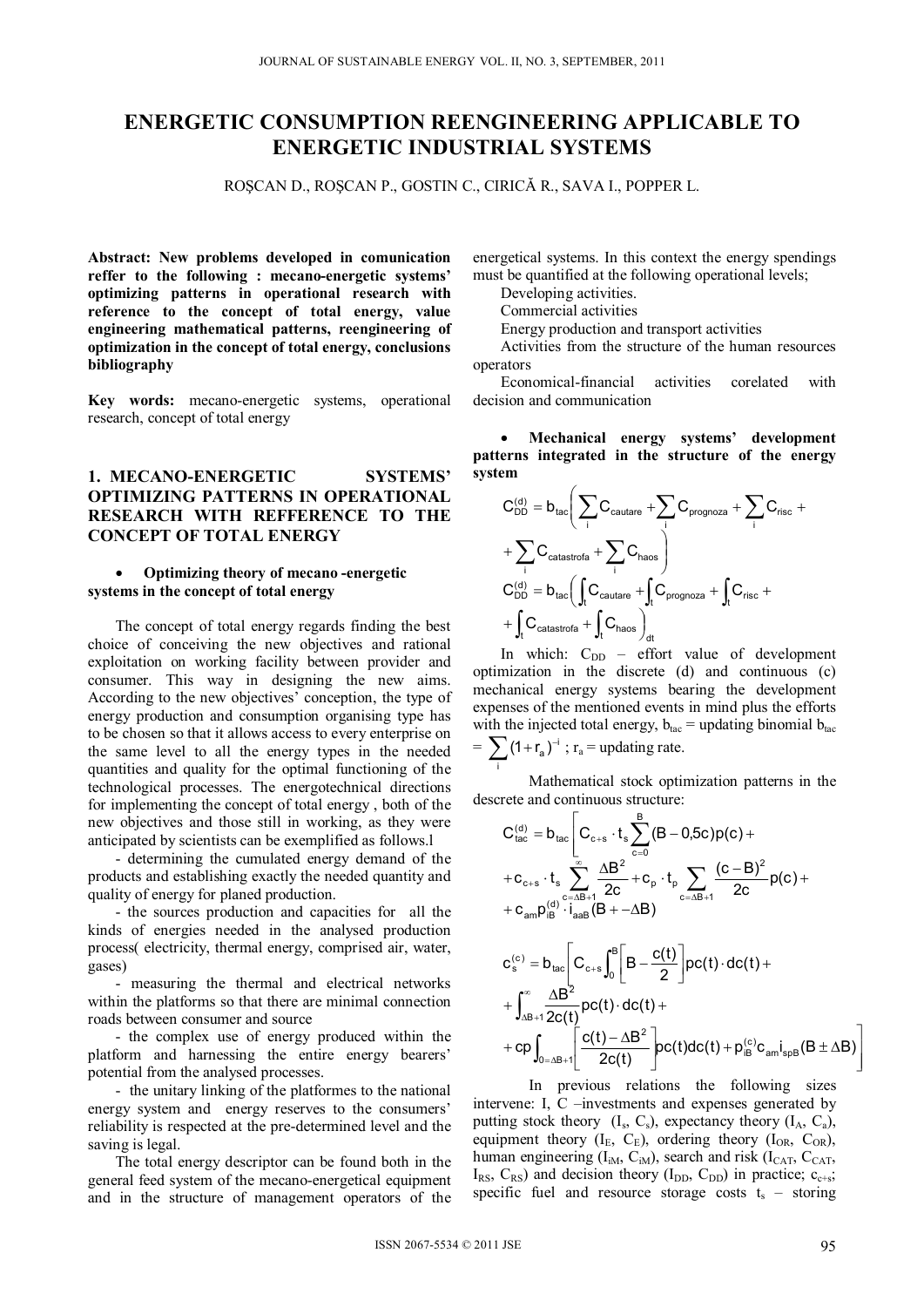duration:  $B -$  system fuel quantity including storage :  $c$ resource demand;  $p(c)$  – deman probability;  $\Delta B$  –fuel feed at an order;  $c_p$ ,  $t_p$  – penury cost and duration;  $p_{\text{(d)}}^{iB}p_{iB}^{(c)}$ . probability of accomplishing the planned investments in the descrete (d) and continuous (c) structure;  $I_{s0}$  – specific investment of resource management subsystem;  $c<sub>am</sub>$  – resourece investment redemption quota. esuring stock levels and continuous purchasing of deficitary materials

Optimizing mathematical models in which expectancy in the discreete and continuous structure intervienes:

$$
C_A^{(d)} = b_{tac} \left[ t_c K_1 (n - S) p(n) + t_c K_s \sum_{n = 0}^{S} (S - n) p(n) + t_{c a_{m} b_{n} l_{A}} \right]
$$
  
\n
$$
C_A^{(c)} = b_{tac} \left[ K_1 \int_{n = s + 1}^{n} [n(t) - S] p[n(t)] d[n(t)] + t_{c a_{m} b_{n} l_{A}} \right]
$$
  
\n
$$
+ \int_{n = 0}^{S} K_2 [S - n(t)] p[n(t)] d[n(t)] + c_{a_{m} b_{n} l_{A}} \right]
$$

where  $K_1$ ,  $K_2$  are expectancy consits in the time unit;  $p(n)$ expectancy probability of the (n) units in a row ; m – number of total units in the examined system; c<sub>am</sub> investment redemption quota( $I_A$ );  $p_{iA}$  – probability of materialising of these investments. Restrictions mainly reffer to ensuring continuation in the functioning plants (S) that serve the units (n) from the waiting line and diminishing down time caused by the lack of system units. To these general restrictions the priority ones are added, the work force restrictions and the ones required by the – technology regimes— $(S)$  in  $(t_c)$  time

Mathematical patterns connected to the equipment in discreete(d) and continuous (c) structure:

$$
\begin{aligned} &C_{\text{E}}^{(d)} = b_{\text{tac}}\Bigg|\sum_{j}c_{aj}p_{aj} + \sum_{j}\sum_{k}c_{jk}p_{jk} + \sum_{v}\sum_{j}c_{vj}p_{vj} + \\ &+ c_{am}p_{i\text{E}}I_{\text{E}}^{(d)}\Bigg|_{t_s}^{t_i}C_{aj}^{(t)}\,p_{aj}^{(t)}\,d\Big[p_{aj}^{(t)}\Big] + \int_{t_s}^{t_s}C_{jk}(t)p_{jk}^{(t)}\,d\Big[p_{jk}^{(t)}(t)\Big] + \\ &+ \int_{t_s}^{t_s}C_{vj}(t)p_{vj}\,d\Big[p_{vj}(t)\Big] + c_{am}p_{i\text{E}}I_{\text{E}}^{(c)}\Bigg] \end{aligned}
$$

In which:  $b_{\text{tac}}$  is the updating binomial;  $c_{\text{ai}}$ ,  $p_{\text{ai}}$  are equipment purchasing costs and the probability of the action being accomplished in time;  $C_{jk}$ ,  $p_{jk}$  – repair and maintainance expenses for the equipment and probability of accomplishing the demanded quality;  $c_{vi}$ ,  $p_{vi}$  –failure costs and costs of harm conditioned by probability values  $p_{vi}$  occurance of failure and harm similar to the redemption quota ;  $p_{iE}$  – probability of accomplishing investments  $(I<sub>E</sub>)$ . Restrictions mainly reffer to ensuring a good quality of the equipment and in the needed quantities, supporting the maintainance pace of the equipment by purchasing replacements in due time; assuming failures in the analised system without losses, running the equipment in the normal limits of wear. Minimizing expenses  $(c_E)$  allows finding the best level of equipment running safety in the analized system.

Mathematical patterns of optimal ordering of production in systems with discreet (d) and continuous (c) systems:

$$
C_{OR}^{(d)} = b_{tac} \left\{ \sum_{t=1}^{p} f_t(x) p(x) + c_s \sum_{t=1}^{p} (P_t - C_t + S_t) p(C_t) +
$$
  
+  $c_p \sum_{t=1}^{p} (C_t - P_t + S_t) p(C_t) + c_{am} \cdot p_{OR} I_{OR}^{(d)} \right\}$   

$$
C_{OR}^{(c)} = b_{tac} \left\{ \int_0^T \left[ x(t) p x(t) \right] dx(t) + c_s \int_a^b [P(t) - C(t) + S(0)] dt(t) \right\} dt(t) + c_p \int_c^b [C(t) - P(t) + S(0)] dC(t) + c_{am} \cdot p_{OR} I_{OR}^{(c)} \right\}
$$

in which:  $f(x)$  production function,  $c_s$ ,  $c_p$  are storage and penury costs;  $P_t$  resource production;  $C_t$  – resource demand;  $S_{t=0}$  stock at the initial moment;  $c_{am}$  – investemnt redemption quota;  $I_{OR}$ ,  $p_{OR}$  are investments and the probability of achieving the investments necessary for ordered production;  $p(C_t)$  probability of acchieving the required conditions when ensuring demand  $(C_t)$ . Restrictions reffer mainly to the succesion of the operations according to different degrees of priority of the operations, non-interference of works, complete usage of production capacity according to the degree equpment usage tollerance and the usage durration of the equipment. Through minimizing expenses  $(C<sub>OR</sub>)$  the correlations between the resource generator, stock deposit and consumers' demand are optimizes so that losses are optimal.

#### **Modeling the human resources activities**

Mathematical patterns for optimal human engineering practical use in systems with discrete and continuous structure operating with the following formulas:

$$
\begin{array}{l} C_{im}^{d(c)} = b_{tac} \left[ C_{pp} + C_{01} + C_{nr} + C_{qp} + C_{sjk} \right]^{d(c)} = minim \\ C_{pp}^{d(c)} = b_{tac} \left[ \begin{matrix} d(c) \\ p(p) \end{matrix} + C_{pp}^{d(c)} \right] - \left[ R_{actpp}^{d(c)} \right] \\ C_{01}^{d(c)} = b_{tac} \left[ \begin{matrix} d(c) \\ 0 \\ 0 \end{matrix} + C_{01}^{d(c)} \right] - \left[ R_{act01}^{d(c)} \right] \\ C_{0c}^{d(c)} = b_{tac} \left[ \begin{matrix} d(c) \\ 0 \\ 0 \end{matrix} + C_{0c}^{d(c)} \right] - \left[ R_{act01}^{d(c)} \right] \end{array}
$$

# **2. MATHEMATICAL PATTERNS OF VALUE ENGINEERING**

 The mathematical patterns for putting value engineering and analysis in practice are as follows"

$$
\begin{array}{l} C_{\text{IAV}}^{d(c)} = \left[ C_{\text{RPP}}^{d(c)} + C_{\text{ESC}}^{d(c)} \right] = minim \\ C_{\text{RPP}}^{d(c)} = b_{\text{tac}} \left[ c_{\text{am}} \right]_{\text{RPP}} p_{\text{RPP1}} + C_{\text{RPP}} p_{\text{RPP2}} \left]^{d(c)} \\ C_{\text{ESC}}^{d(c)} = b_{\text{ESC}} \left[ c_{\text{am}} \right]_{\tau}^{cap} p_{\text{ES1}} + C_{\tau}^{cap} p_{\text{ES2}} \left. \right]^{d(c)} \end{array}
$$

In which:  $C_{\text{IAV}}^{d(c)}$  total expenses for applying value engineering and analysis;  $C_{\text{RPP}}^{d(c)}$ -total expenses for redesigning products and equipment;  $C_{\text{esc}}^{d(c)}$  - total expenses for cost advance,  $p_{RPP}$ ,  $p_{ES}$  – probability of meeting the redesign and cost advance conditions, I<sub>RPP</sub>,  $C_{RPP}$  –investments and expenses for redesigning the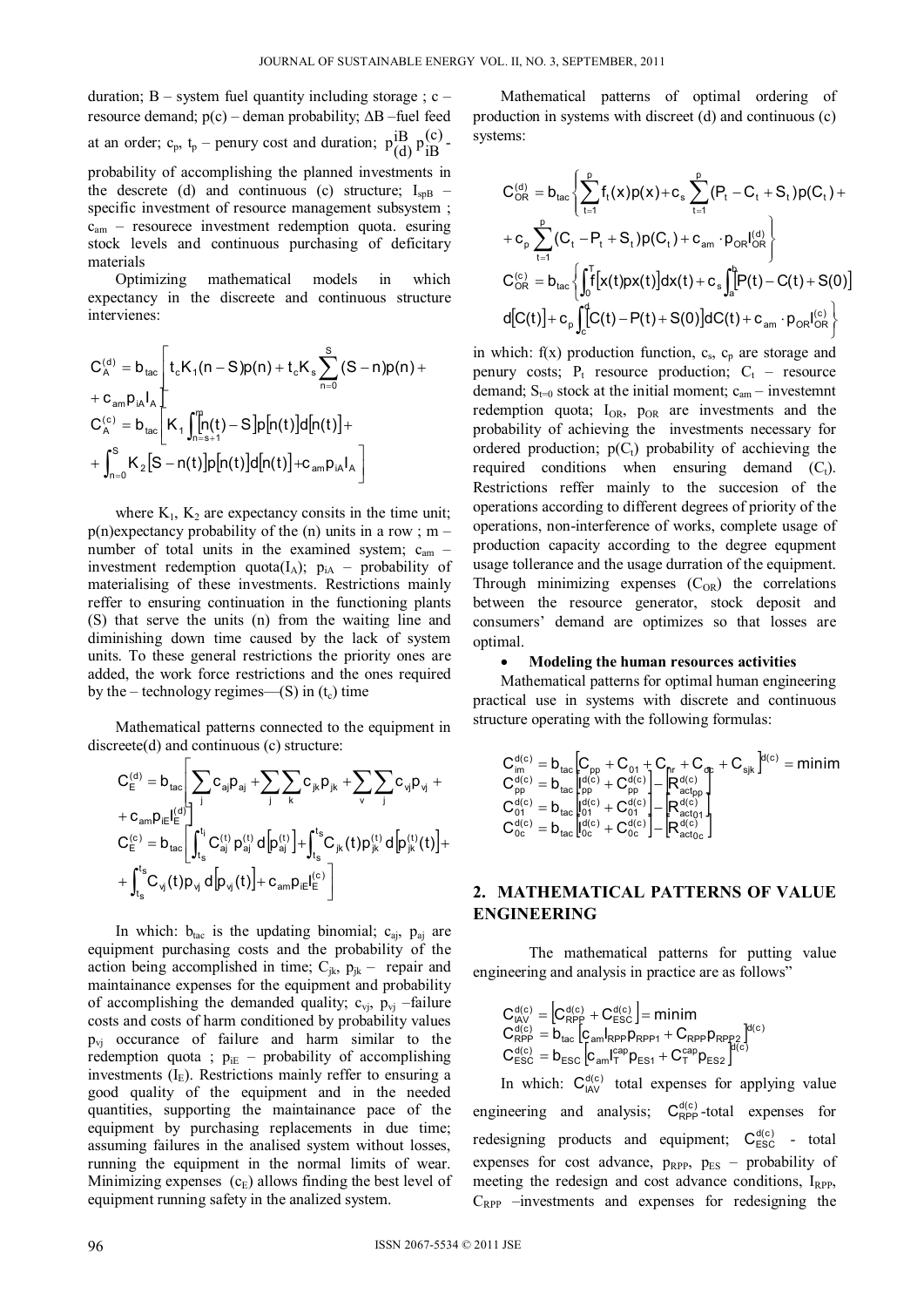analysed products and equipment,  $I_p$ ,  $C_p$  –total investment and expenses,  $b_{\text{EBC}}$  cost advance binomial.

$$
b_{\text{esc}} = \sum_{i=1}^{n} (1 + \gamma_{\text{esc}})^{+1}
$$

 $\gamma_{\text{esc}} - \text{cost}$  advance rate

 Restrictions mainly reffer to respecting the functions of a product, of the redesigned objective and the required technical level

#### **Decision patterns- communication within mechanical energetic systems**

 Decision mathematical patterns can be as follows:

$$
\begin{aligned} &C_{DD}^{d(c)}=b_{tac}\left[c_{am}I_{DD}p_{DD}+C_{DD}p_{DD1}\right]\\ &H_{i}^{(d)}=K_{t}\left[\sum_{j}\sum_{k}\sum_{l}\left(p_{jki}|g\frac{1}{p_{jki}}+q_{jki}|g\frac{1}{q_{jki}}\right)\right]\\ &H_{i}^{(d)}=K_{t}\left[H_{ij}^{t}+H_{tk}+H_{ti}\right]^{(d)}\\ &H_{j}^{(c)}=K_{t}\int_{t_{s}}^{t_{s}}p_{j}(t)lg\frac{1}{p_{j}(t)}d\left[p_{j}(t)\right]+\\ &+\int_{t_{s}}^{t_{s}}p_{k}(t)lg\frac{1}{p_{k}(t)}d\left[p_{k}(t)\right]+\int_{t_{s}}^{t_{s}}p_{i}(t)lg\frac{1}{p_{j}(t)}d\left[p_{i}(t)\right]+\\ &+\int_{t_{s}}^{t_{s}}q_{j}(t)lg\frac{1}{q_{j}(t)}d\left[q_{j}(t)\right]+\int_{t_{s}}^{t_{s}}q_{k}(t)lg\frac{1}{q_{k}(t)}d\left[q_{k}(t)\right]+\\ &+\int_{t_{s}}^{t_{s}}q_{i}(t)lg\frac{1}{q_{i}(t)}d\left[q_{i}(t)\right]\end{aligned}
$$

In which:  $C_{DD}^{d(c)}$  updated total expenses for building and applying decisions for certainty, risk and uncertainty; I<sub>DD</sub>, C<sub>DD</sub> –investments and expenses for building and applying,  $p_{DD}$ ;  $p_{DD1}$  – probability of achievement for preestablished conditions both on the level of investments  $(p_{DD1})$  and expenses  $(p_{DD2})$ ;  $H_i^{d(c)}$  the entropy of the system designed in the two structures: discrete(d) and continuous (c);  $K_t = 3.32$  transformation factor of the logarithm from base 2 to base 10 ;  $p_{kji}$ ;  $q_{kji}$  – success and failure probabilities of the equipment(j);regarding production objectives.

# **3. REENGINEERING OF OPTIMIZATION PATTERNS OF ENERGETICAL OBJECTIVES ACCORDING TO THE CONCEPT OF TOTAL ENERGY**

The first phase meant innovating the structure of optimizing patterns and led to new patterns based on multicriterial decisions. The main criteria such as: the useful effect of energy. Quality etc. were arranged according to their utility in the process and the contribution of each in diminishing catastrophic effects. The structure of these models based on costs can be written as follows:

$$
C_{tan} = C_{\text{combustibil}} + C_{\text{materiale}} + C_{\text{amortizare}} + C_{\text{salarii}} + C_{\text{diverse}}
$$
\n
$$
p_{\text{produal}}^{\text{preful}} = \frac{C_{tan}}{V_{\text{produksulur}}} =
$$
\n
$$
\frac{C_{\text{comb}} + C_{\text{materiale}} + C_{\text{amort}} + C_{\text{sol}} + C_{\text{dv}}}{V_{\text{produksulor}}^{\text{volume}}} =
$$
\n
$$
\frac{C_{\text{comb}} + C_{\text{materiale}} + C_{\text{amort}} + C_{\text{sol}} + C_{\text{dv}}}{V_{\text{produksulor}}^{\text{volume}}}
$$

 The second phase uses operational research patterns, anticipated by equipment, performances such as: the constant development operator, commercial operator, system operator, human resource operator, economicfinancial operator and the decision-communication operator, integrated in a holistic system on sourcetransport-account relation.

 Economic-financial efforts divided among real events of the operators mentioned before can be written as follows:

$$
\begin{aligned} &\mathbf{C}_{\text{operationale}}^{\text{correctare}} = \left[ C_{\text{durabile}}^{\text{dezvoltate}} + C_{\text{cornercial}}^{\text{activitate}} + C_{\text{deproductie}}^{\text{activitate}} + C_{\text{umane}}^{\text{resurse}} + \right. \\ & + C_{\text{economicarea}}^{\text{activitate}} \\ & + C_{\text{economicarea}}^{\text{activitate}} \right. \\ & \left. C_{\text{cop}}^{\text{activitate}} = \sum_{i=1}^{d_{\text{V}}} (1 + r_{\text{a}})^{-i} \, C_{\text{operative}}^{\text{correctare}} \\ & \mathbf{C}_{\text{cop}}^{\text{tac}} = \sum_{i=1}^{d_{\text{V}}} (1 + r_{\text{a}})^{-i} \, C_{\text{operationaleanuale}(i)}^{\text{correctare}} \\ & \mathbf{p}_{\text{prodizat}}^{\text{ortual}} = \frac{C_{\text{tac}}}{g_{i} V_{\text{tac}}} \end{aligned}
$$

in which:  $r =$  updating rate;  $g_i =$  degree of hardness if the,  $dv =$  lifespan of equipment.

Restrictions required by the operators' events reffer to the quality of the information researched and applied to the quantum prognosis and energy producing sources, risk undertaking, resource purchasing in favourable moments; market condition; technology innovation on the entire electrical network, economical running of functioning equipment( efficiency inventory, 90% loads and continuous running all year long)

 The third phase of reengineering the optimizing patterns of the energetic systems that feed energy consumers entails a change in the structure forming the optimizing concept of the entire system thus hindering restrictions being included in the performance function. These patterns are based on evolutionary algorithms in the genetic

 The mathematical structure of the new patterns including the price of the product can be written as follows:

.